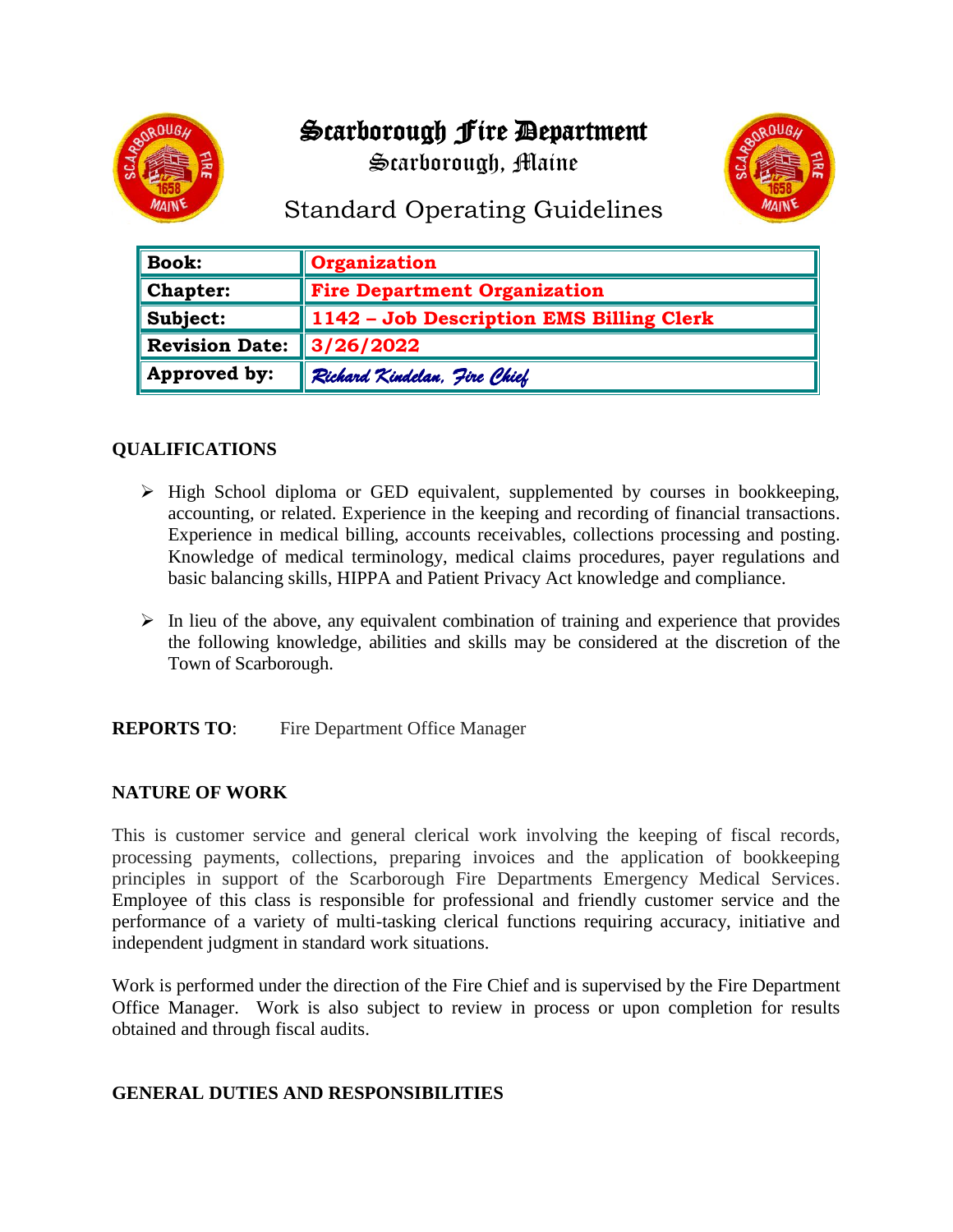- ➢ Reconciling and following up on EMS patient invoices processed by the Town's billing agent through computerized systems.
- ➢ Talks with patients about billing and insurance problems. Communicates between the Town's billing agent, patients, and insurance companies to review the status of claims and to help resolve issues.
- ➢ Sends statements on previous billings, prepares re-files to insurance claims not paid within specified time period, sends letters of appeal on claims that have been denied, and prepares a variety of logs, reports, and records.
- ➢ Maintains files and prepares reports for Finance and Fire Administration on EMS billing; maintains records of medical runs and other departmental activities.
- ➢ Operates a variety of office equipment including calculator, computer, scanners, copiers, fax machines, etc.
- ➢ Answers the telephone, greets the general public, provides information and assistance, takes and relays messages or directs calls to appropriate personnel, returns calls as necessary. Performs general clerical tasks, which may include performing data entry, copying, filing or faxing of documents.
- ➢ Performs other duties as required.

## **REQUIRED KNOWLEDGE, SKILLS & ABILITIES**

- ➢ Knowledge of accounts receivable principles and procedures, ability to perform a variety of standard arithmetic computations.
- ➢ Medical billing and/or insurance claim processing experience required.
- ➢ Knowledge of modern office procedures, filing, practices and equipment.
- ➢ Ability to work with some independence in general work situations.
- ➢ Skilled in the use of computer software including Word and Excel documents as well as the Town's financial software packages. Skilled in the use of calculator, computer equipment, etc.
- ➢ Must work and communicate professionally with others, both fellow employees and the public.

## **PHYSICAL DEMANDS AND WORK ENVIRONMENT**

The physical demands described here are representative of those that must be met by an employee to successfully perform the essential functions of this job. Reasonable accommodations may be made to enable individuals with disabilities to perform the essential functions.

The work is generally sedentary. Typically, the employee may sit or stand comfortably to do the work. However, there may be some walking; turning; stretching; bending; carrying of light items such as papers, books, file boxes; driving an automobile, etc. Must be able to lift 25 pounds, otherwise, no special physical demands are required to perform the work.

The work environment involves everyday risks or discomforts which require normal safety precautions typical of such places as offices and meeting and training rooms, use of safe work